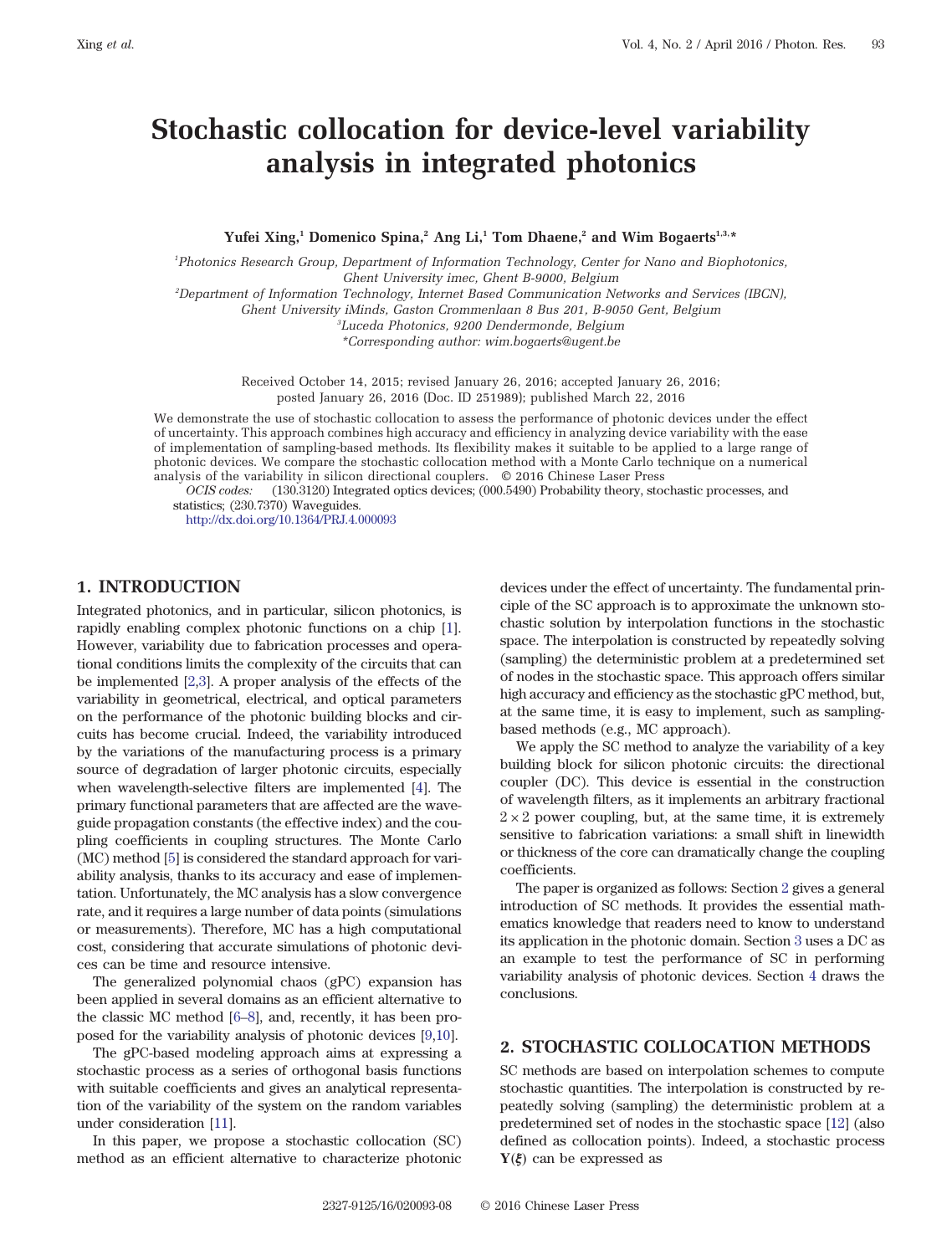$$
\mathbf{Y}(\boldsymbol{\xi}) = \sum_{i=1}^{Q} \mathbf{Y}(\boldsymbol{\xi}_i) L_i(\boldsymbol{\xi}), \qquad (1)
$$

<span id="page-1-0"></span>where  $\xi$  denotes the N stochastic parameters and  $\{L_i(\xi)\}_{n=1}^N$ <br>represents the internalition besis functions represents the interpolation basis functions.

For a photonic device, the process  $Y$  could correspond to the functional parameters such as the waveguide propagating constants and the coupling coefficients in coupling devices. The stochastic variables  $\xi_i$  correspond to device properties affected in a stochastic way by fabrication and operational conditions (e.g., waveguide line, width, or temperature).

In Eq. ([1](#page-0-0)), different types of interpolation schemes can be adopted (e.g., piecewise linear [\[12](#page-6-0),[13\]](#page-6-0), Lagrange [\[11](#page-6-0),[14\]](#page-6-0), or interpolation methods that belong to the general class of positive interpolation operators such as multivariate simplicial methods [[15\]](#page-6-0)). However, the key issue for this approach is the selection of the support nodes, such that when using the minimal number of nodes one achieves good approximation.

For example, if the Lagrange interpolation scheme is chosen, the element  $L_i$  in Eq. ([1](#page-0-0)) for a 1D interpolation can be expressed as

$$
L_i(\xi) = \prod_{i=1, i \neq j}^{Q} \frac{\xi - \xi_i}{\xi_j - \xi_i},
$$
\n(2)

where  $L_i$  is equal to 1 for  $\xi = \xi_i$  and is equal to 0 for  $\xi = \xi_i$ . Next, for interpolation in multiple dimensions, a tensorproduct approach can be used, and Eq. [\(1\)](#page-0-0) becomes

$$
\mathbf{Y}(\xi) = \sum_{i_1=1}^{Q_{k_1}} \cdots \sum_{i_N=1}^{Q_{k_N}} \mathbf{Y}(\xi_{i_1}^{k_1}, \dots, \xi_{i_N}^{k_N}) (L_{i_1}^{k_1} \otimes \cdots \otimes L_{i_N}^{k_N}), \qquad (3)
$$

where  $\xi_i^k$  is the *i*-th node in the *k*-th direction, and the total<br>number of nodes used in Eq. (3) is number of nodes used in Eq. (3) is

$$
Q = \prod_{n=1}^{N} Q_{k_n}.
$$
\n(4)

As can be seen in Eq. (4), the number of nodes required by the full tensor product increases rapidly with the number of random parameters N. For example, if three random variables are considered and 10 collocation points are used for each parameter, a total of 1000 nodes are required by the full tensor product approach. Hence, the performance of the photonic device under study must be evaluated for 1000 different combinations of the random variables considered, leading to an expensive computational time.

The required number of nodes can be significantly reduced by adopting sparse grids in the stochastic space, based on the Smolyak algorithm [[12,16](#page-6-0)–[19](#page-7-0)]. By choosing the collocation points correctly, the Smolyak algorithm drastically reduces the total number of nodes used in the interpolation with respect to the full tensor product approach while preserving a high level of accuracy.

It is important to remark that the SC models are expanded using interpolation functions of independent random variables  $\xi$  [[11\]](#page-6-0). In the general case of correlated random variables, decorrelation can be obtained via a variable transformation, such as the Nataf transformation [\[20\]](#page-7-0) or the Karhunen–Loéve expansion [\[21](#page-7-0)].

The stochastic moments (mean, variance, …) can be computed utilizing analytical formulas and then efficiently, once the analytical form of the interpolation functions  $\{L_i(\xi)\}_{n=1}^N$ the analytical form of the interpolation functions  $\{\mathcal{L}_i(\xi)\}_{i=1}^n$  has been decided. For example, if the random variables  $\xi$ are defined in the sample space  $Ω$ , the mean of  $Y(ξ)$  is defined as

$$
\mu(\mathbf{Y}(\xi)) = \int_{\Omega} \mathbf{Y}(\xi) W(\xi) d\xi, \tag{5}
$$

where  $W(\xi)$  is the joint probability density function (PDF) of the random variables  $\xi$ . Using Eq. [\(1\)](#page-0-0) in Eq. (5) leads to

$$
\mu(\mathbf{Y}(\xi)) = \int_{\Omega} \sum_{i=1}^{Q} \mathbf{Y}(\xi_i) L_i(\xi) W(\xi) d\xi,
$$
 (6)

which depends only on the interpolation functions  $L_i(\xi)$  and joint PDF  $W(\xi)$ . Note that, if the choice of the interpolation functions and probability measure does not allow an analytical computation of the stochastic moments like Eq. (6), an efficient numerical solution can be used (e.g., by MC analysis of the interpolation model or numerical integration). Finally, it is important to remark that it is not possible to define a priori the speed-up of a generic SC modeling technique compared with the MC method. Indeed, the number of nodes needed to compute an accurate SC model (which is directly related to the efficiency of SC methods, as described above) cannot be decided upfront because it depends on the following factors:

• the impact of the chosen random variables  $\xi$  on the variations of the stochastic process considered Y (dynamic stochastic processes require a higher number of collocation points);

• the interpolation scheme  $L_i$  adopted (the more powerful the interpolation scheme, the fewer nodes are needed);

• the sampling strategy adopted (efficient sampling strategy limit the number of collocation points used);

• the number of random variables considered (the higher the number of variables the more collocation points are needed).

However, it has been proven in the literature that, for a limited number of random variables (indicatively less than 10) SC methods are much more efficient with respect to the MC analysis (see [\[11,12](#page-6-0),[14\]](#page-6-0)). For stochastic processes depending on a high number of random variables, the efficiency of SC methods is significantly reduced.

Two approaches can be used to increase the efficiency of an SC modeling technique. Using nested sampling schemes allows us to adaptively choose the collocation points (additional details are provided in Section [3.E](#page-3-0) and Appendix 5. B). Adopting adaptive sparse grids [[16\]](#page-6-0) reduces the nodes requirement, which is especially useful when a high number of random variables is considered. For a more detailed reference on SC methods, we refer the reader to [[11,12,14,16\]](#page-6-0).

#### 3. DIRECTIONAL COUPLER EXAMPLE

#### A. Benchmark Description

We demonstrate the use of SC for integrated photonics through the analysis of a DC in a silicon photonics platform. Silicon photonics is rapidly gaining adoption due to its poten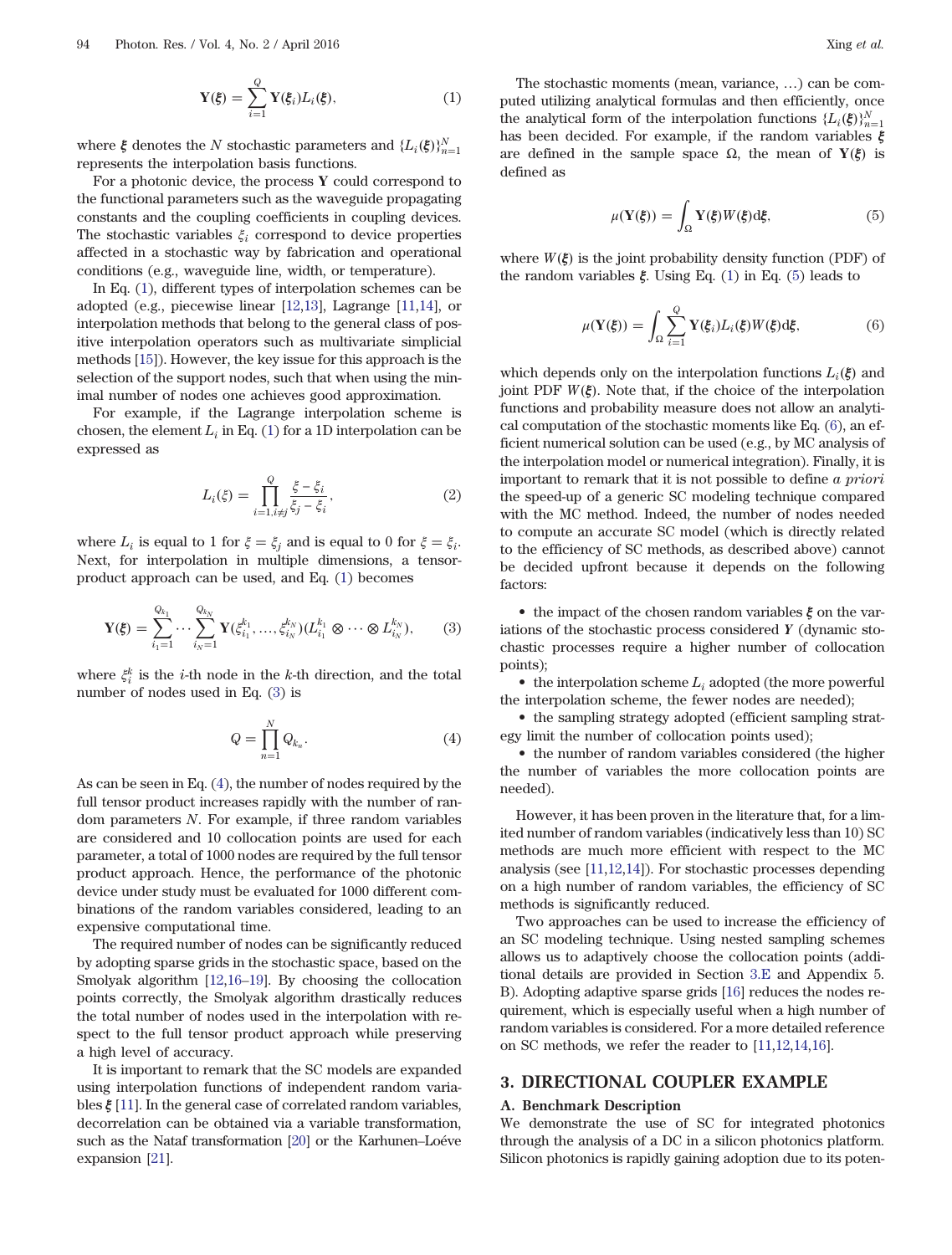<span id="page-2-0"></span>tial for large-scale integration and volume manufacturing. [[22\]](#page-7-0). However, the same high-index contrast that enables dense integration also makes silicon photonic waveguides extremely sensitive to small imperfections in their geometry. Also, the high thermo-optic coefficient of silicon makes silicon photonic devices temperature sensitive. For instance, a change in linewidth and thickness of waveguide would noticeably vary the effective index  $(n_{\text{eff}})$  of optical modes, resulting in a shift of 1 nm in the response of a wavelength-selective filter. This variation leads to performance degradation in devices such as DCs, Mach–Zehnder interferometers (MZIs) and ring resonators, and limits the number of devices that a single circuit can have.

Power coupling devices are essential parts for splitting and combining power in photonic circuits. Among them, DCs are widely used for their simplicity in layout and easy-to-understand operation. An advantage of DCs compared with other  $2 \times 2$  couplers is that the coupling ratio can be continuously adjusted by choosing the length of the coupling section. Furthermore, DCs constitute the building blocks of many larger photonic devices such as rings, MZIs, and so on.

A DC consists of two parallel waveguides and connecting bend sections: the light in a single waveguide is mostly confined in the silicon core, but an exponentially decaying field extends into the cladding. When two waveguides are brought in proximity, the modes of the two waveguides couple and form two supermodes with opposite symmetry (an even and an odd mode). The beating of these supermodes translates in a sinusoidal power transfer from one waveguide to the next and back along the propagation axis  $z$ . The power coupling  $K(z)$  in a DC can be expressed as [\[23](#page-7-0)]

$$
K(z) = \sin^2(\kappa z + \kappa_0). \tag{7}
$$

The power coupling consists of two parts: the contribution of the straight waveguide  $\kappa z$  and of the bend section  $\kappa_0$ . The bend part will introduce an initial phase in the coupling term. Usually, the bend contribution is fairly small, and the power coupling is sinusoidally varying with the waveguide coupling section length  $z$ .

The rate of coupling is defined as the field coupling coefficient  $\kappa$ , which is determined by the geometry of the coupler cross section, such as the waveguide width, thickness, and gap between the waveguide cores.

Let us assume that, for simplicity, the two waveguides in a DC are identical. As a result, the straight section of the DC layout is defined by three parameters: the waveguide width w, thickness  $t$ , and gap  $g$  (Fig. 1). Furthermore, we assume that, in the lithography process, the centers of the two waveguides are located at the designed position. It is a good assumption for optical lithography techniques but might be less accurate for e-beam written devices. With this assumption, the sum of the gap g and  $2\times$  the half-waveguide width w is constant, as shown in Fig. 1. Therefore, in our example, we can describe the full geometry of the DC with only two parameters: w and t.

In this study, we will use the SC technique to find out how geometry variability influences the DC performance, namely, the coupling coefficient  $k$ . Indeed, due to the fabrication variations, the fabricated linewidth  $w$ , thickness  $t$ , and gap  $g$  are different on the value chosen during the design phase. To prove the robustness and modeling power of the proposed



Fig. 1. Upper plot shows the perspective view of a symmetric DC. Red arrows present the flow of light. Part of the light is coupled from bottom waveguide to the above one. Cross section is amplified in the lower plot. The mean width and thickness of the DC are  $w_0$  and  $t_0$ , respectively. The width  $w$  and thickness  $t$  of the fabricated DC are indicated as dashed boxes. The refractive indexes are  $n_{\rm si} = 3.44$ ,  $n_{\text{SiO}_2} = 1.45.$ 

approach, we assume the width  $w$  and thickness  $t$  of the DC as correlated random variables, rather than independent, following the Gaussian distribution. It is not an unrealistic assumption: thickness variations could induce over-etching on the sidewalls.

It is good to note that the SC methods can deal with random variables with arbitrary distribution. It is therefore not necessary that the  $t$  and  $w$  adhere to a Gaussian distribution.

#### B. Simulation Setup

According to the theory of supermodes, we can write the coupling coefficient  $\kappa$  as [\[23](#page-7-0)]

$$
\kappa = \frac{\pi}{\lambda} (n_{\text{eff}\_o} - n_{\text{eff}\_e}),\tag{8}
$$

where  $n_{\text{eff}}$  <sub>o</sub> and  $n_{\text{eff}}$  <sub>e</sub> are the effective index of asymmetrical and symmetrical supermodes in DC. For our silicon photonics devices, we assume the wavelength to  $\lambda = 1.55$  µm. Next, the nominal value of the width and thickness are  $w_0 = 450$  nm and  $t_0 = 220$  nm, respectively, while we fix the sum of width w and gap  $g$  at 650 nm.

To calculate  $\kappa$  of a given geometry, we define the DC structure accordingly and simulate  $n_{\text{eff}\_\text{o}}$  and  $n_{\text{eff}\_\text{e}}$  in the mode solver Fimmwave using its film matching mode (FMM) solver. For later performance comparisons, all simulations are performed on a computer with an Intel Core i5 2500 quad-core CPU clocked at 3.3 GHz and 8 GB of memory.

#### C. Problem Definition

As mentioned in Section [3.A,](#page-1-0) we considered the coupling coefficient  $K$  of a DC as a stochastic process depending on two correlated random variables with Gaussian PDFs: the width  $w$  and thickness  $t$ . Hence, the joint PDF of the two random variables considered is defined as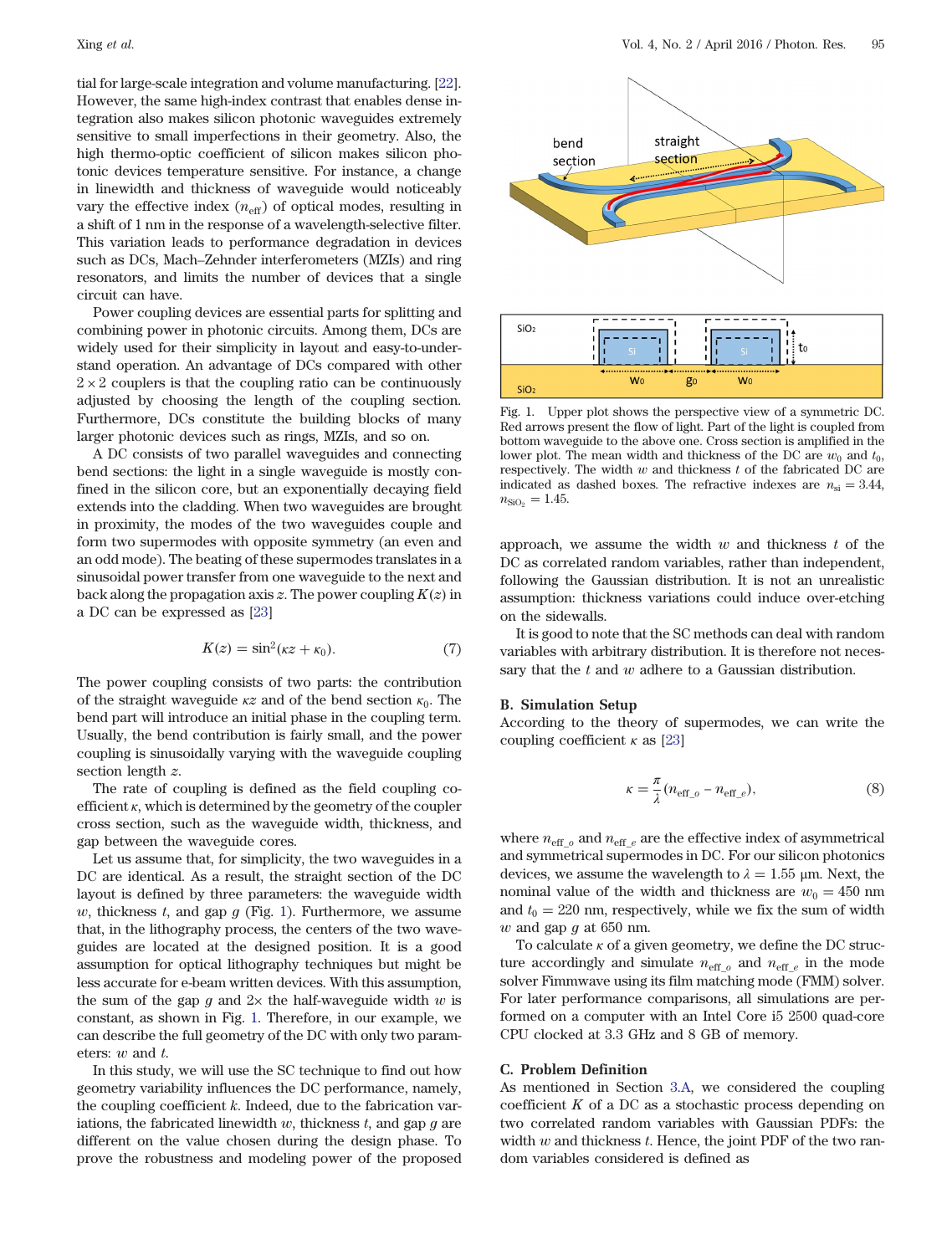<span id="page-3-0"></span>
$$
W_{\eta} = \frac{1}{2\pi \det(\mathbf{C})^{1/2}} \exp\left(-\frac{1}{2}(\eta - \mu)^{T} \mathbf{C}^{-1}(\eta - \mu)\right), \qquad (9)
$$

where  $\eta = [wt]^T$  is the vector of the correlated random vari-<br>ables considered, the vector  $u = [wt]^T$  contains the corre ables considered, the vector  $\mu = [w_0 t_0]^T$  contains the corre-<br>sponding nominal values (mean values)  $w_1$  and  $t_2$  and the sponding nominal values (mean values)  $w_0$  and  $t_0$ , and the matrix  $C$  is the covariance matrix. The symbol det( $\cdot$ ) represents the matrix determinant operator. The covariance matrix is defined as

$$
\mathbf{C} = \begin{bmatrix} (w_0 \sigma_w)^2 & \rho w_0 \sigma_w t_0 \sigma_t \\ \rho w_0 \sigma_w t_0 \sigma_t & (t_0 \sigma_t)^2 \end{bmatrix},
$$

where the symbols  $\sigma_w$  and  $\sigma_t$  are the normalized standard deviations of the w and t, while  $\rho$  is the correlation coefficient of these two random variables. The correlation coefficient  $|\rho|$  < 1 denotes the strength of correlation: the random variables considered are independent if  $\rho = 0$  and strongly correlated if  $|\rho| = 1$ . Note that, by describing this example in terms of normalized standard deviations, we make further analysis independent of the actual nominal values of our two random variables.

To validate the robustness of the proposed method,  $\sigma_w$  and  $\sigma_t$  are chosen equal to 2% and the correlation coefficient  $\rho = 0.9$ , which is a challenging example to study because the coupling coefficient is quite dynamic with respect to the parameters considered (see Fig. 2). The proposed method is discussed in detail in the following and summarized in Fig. 3.

#### D. Variable Transformation

Now, SC methods in the form of Eq. ([1](#page-0-0)) deal with independent random variables, as described in Section [2.](#page-0-0) Hence, to fit the problem into the SC framework, first of all, it is necessary to express the coupling coefficient in two independent Gaussian random variables, starting from the correlated random variables  $\eta$ , defined by Eq. [\(9\)](#page-2-0). As mentioned in Section [2,](#page-0-0) such decorrelation can be obtained via a variable transformation. Thanks to the Karhunen–Loéve expansion [\[21](#page-7-0)], it is possible to express the vector of correlated Gaussian random variables  $\eta$  in the vector of uncorrelated Gaussian random variables with zero mean and unit variance  $\xi = [\xi_1, \xi_2]^T$  as



Fig. 2. 2D contour plot of field coupling coefficient versus wave-

$$
\eta = \mu + V E^{1/2} \xi, \qquad (10)
$$

where E and V are the diagonal matrix of the eigenvalues and the full matrix of the eigenvectors of the covariance matrix C, respectively. Because uncorrelated Gaussian random variables are also independent, we have now expressed the coupling coefficient as a stochastic process, which depends on the pair of independent Gaussian random variables  $(\xi_1, \xi_2)$ . An accurate description of the Karhunen–Loéve expansion for Gaussian random variables is given in Appendix 5.A.

#### E. SC Model Computation

To compute an SC in the form of Eq. [\(1\)](#page-0-0), the first step is choosing the interpolation scheme: the Lagrange interpolation scheme is adopted in this example for its modeling power and ease of implementation. Next, a rule that guarantees a good quality of the approximation must be used to choose the collocation points for each random variable:  $\xi_1$  and  $\xi_2$ . In this example, the Clenshaw–Curtis rule is adopted [[17\]](#page-6-0): the collocation points for each random variable are the extrema of the Chebyshev polynomials. Now, the total number of nodes could be obtained using the full tensor products of the nodes chosen for each random variable, but it would not be efficient, as discussed in Section [2.](#page-0-0) Instead, the nodes are chosen over a sparse grid based on the Smolyak algorithm. Indeed, the adoption of the Smolyak algorithm allows building



Fig. 3. Flow chart of the proposed technique.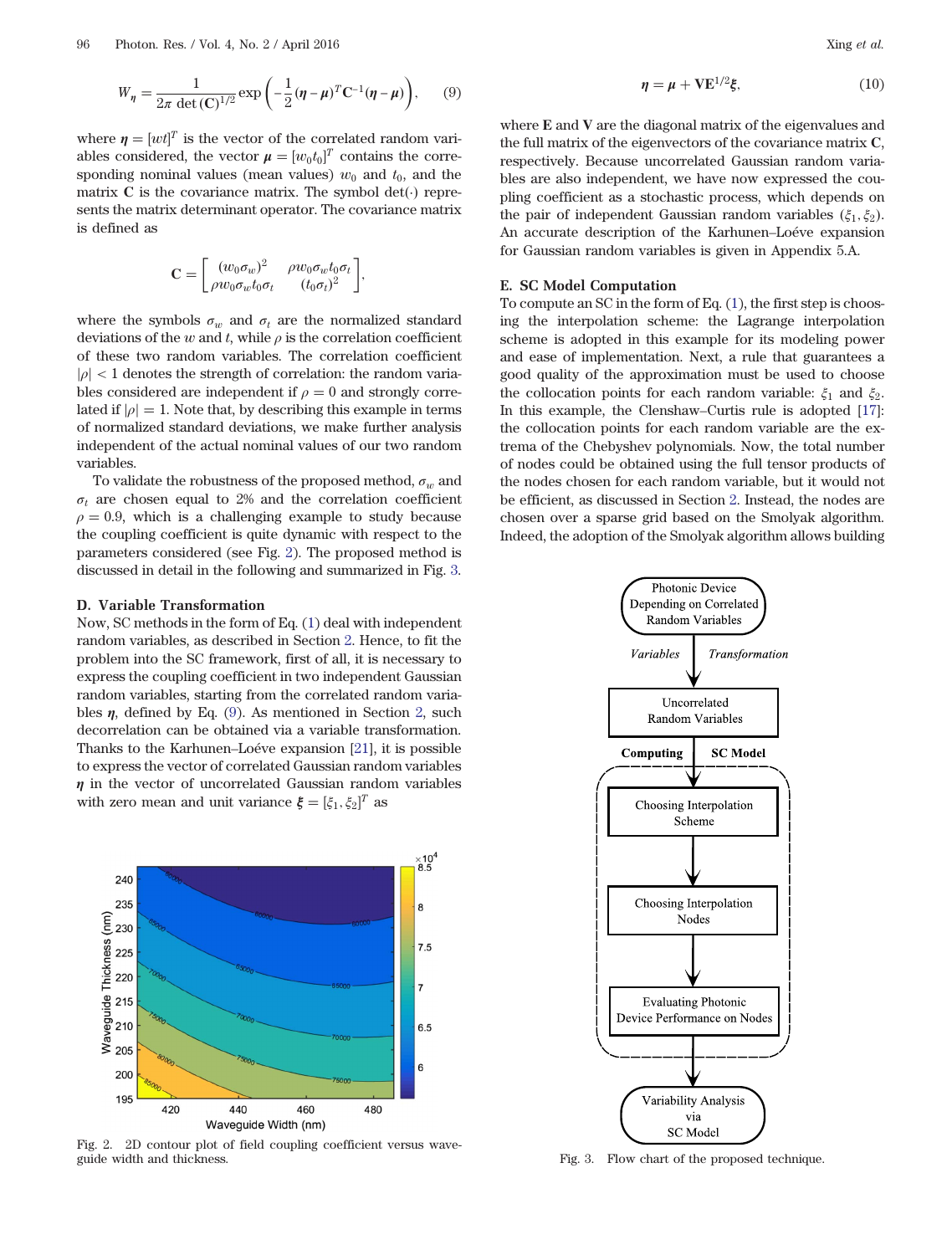

Fig. 4. Top: the red exes  $(x)$  represent the interpolation nodes for the normalized independent random variables  $\xi_1$  and  $\xi_2$  used to build the SC model. Bottom: the blue circles  $(°)$  are the corresponding values for the correlated random variables  $w$  and  $t$  used to compute the coupling coefficients in Fimmwave.

our SC model by using only a subset of all the collocation points given by the full tensor product [\[17](#page-6-0)]. Furthermore, the collocation points chosen by the Smolyak algorithm based on the Clenshaw–Curtis rule are nested: if additional nodes are required to accurately model the DC, the nodes already computed are kept in the new sparse grid, thus reducing the number of evaluation of the DC coupling coefficient. (See Appendix 5.B for additional details on the Smolyak algorithm.) As a result, only 65 collocation points (Fig. 4) are required to build the desired SC model, and the values of the coupling coefficient at the interpolation nodes are computed using the FMM solver Fimmwave.

#### F. Directional Coupler Variability Analysis

Finally, the variability analysis for the coupling coefficient of the DC under study is performed using an SC model depending on the pair of independent Gaussian random variables  $(\xi_1, \xi_2)$  and the results obtained are validated through comparison with an MC analysis based on the Fimmwave FMM solver on the DC cross section for the couple of correlated random variables  $(w, t)$ . To compare the performance of the two methods, the same set of 10000 samples for the pair of correlated random variables  $(w, t)$  (see Fig. 5). The corresponding values for the independent random variables  $(\xi_1, \xi_2)$ are used to estimate the device variability features.



Fig. 5. Sampling points used to perform the MC analysis through direct Fimmwave simulations for the correlated random variables  $(w, t)$ . The corresponding values for the independent random variables  $(\xi_1, \xi_2)$  are used to evaluate the SC model computed.

The proposed method shows an excellent accuracy compared with the classical MC analysis, as shown in Table 1, Figs. 6 and [7.](#page-5-0) In particular, the mean and the standard deviation of the coupling coefficient obtained employing the two methods are reported in Table 1: the relative error in the estimation of the mean and the standard deviation is only 9.0 ×  $10^{-5}$  and  $5.6 \times 10^{-3}$ , respectively. Apart from stochastic moments, more complicated functions of the stochastic process under study can be estimated: the probability density and cumulative distribution function (CDF) of  $\kappa$  obtained utilizing the two methods considered are in excellent agreement, as shown in Fig. [7.](#page-5-0)

From the field coupling coefficient, we can also easily derive performance parameters of a DC such as 3 dB coupling length from

Table 1. Performance Summary of SC and MC Simulation

|             | МC     | SС     |
|-------------|--------|--------|
| Mean value  | 65,160 | 65,166 |
| S.t.d value | 2616.9 | 2631.4 |



Fig. 6. Blue circles  $(°)$ : coupling coefficient computed via the MC analysis for the 10000  $(w, t)$  samples shown in Fig. 5. Red  $(x)$ -markers: corresponding values obtained by evaluating the SC model.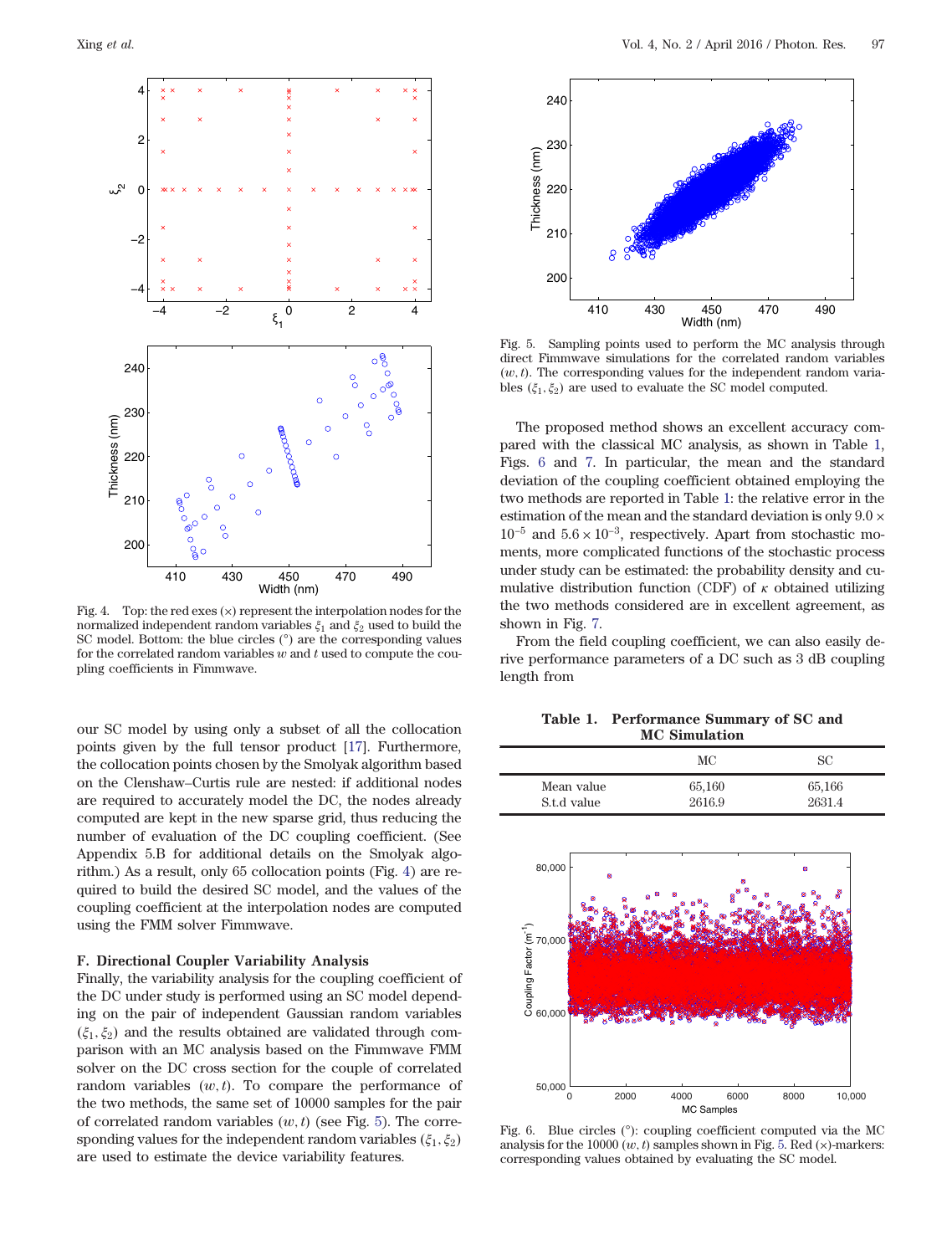<span id="page-5-0"></span>

Fig. 7. PDF and CDF of the coupling coefficient for  $\lambda = 1.55$  µm. The blue solid and red dashed line are PDF and CDF obtained by means of the SC model, respectively, while the blue circles and red squares represent the same quantities computed by means of the MC analysis.



Fig. 8. PDF and CDF of the 3 dB-coupling length for  $\lambda = 1.55$  µm. The blue solid and red dashed line are PDF and CDF obtained by means of the SC model, respectively, while the blue circles and red squares represent the same quantities computed by means of the MC analysis.

$$
l_{3\,\text{dB}} = \arcsin(\text{sqrt}(0.5))/\kappa. \tag{11}
$$

As shown in Fig. 8, the proposed method shows excellent modeling accuracy and a good estimation of the PDF and the CDF of the 3 dB coupling length  $l_{3 \text{dB}}$ .

Furthermore, as presented in Table 2, the SC method has dramatically saved computational cost. Note that the SC method took a two-step procedure to perform the same variability analysis. Initially, SC required 65 simulations to

compute the coupling coefficient at the collocation points. Next, we used the SC model over 10000 samples of the independent random variables in the MC method. Hence, the total computational time of the SC method is 8 min and 59 s, which represents a speed-up of a factor  $146\times$  with respect to the MC analysis performed in Fimmwave for the couple of correlated random variables  $(w, t)$ , which required 21 h 53 min 14 s.

## 4. CONCLUSION

This paper has presented the application of a novel technique for the efficient variability analysis of photonic devices, such as DCs. It is based on the use of SC methods. Thanks to the flexibility in the choice of the interpolation schemes and the efficiency of sparse grid sampling to choose the collocation nodes for multiple dimension, the proposed approach is flexible and can be applied to study a broad range of photonic devices. The accuracy and efficiency of the proposed technique have been verified using comparison with the classic MC analysis for a pertinent numerical example, achieving a simulation speed-up of 146×.

# Appendix A

### KARHUNEN–LOÉVE EXPANSION AND CORRELATED GAUSSIAN RANDOM VARIABLES

Let us assume that the correlation matrix  $\mathbf{C}^{N\times N}$  for the random variables  $\eta$  under study is symmetric and positive-definite. Then, C and can be diagonalized as

$$
\mathbf{C} = \mathbf{V} \mathbf{E} \mathbf{V}^T \tag{A1}
$$

Thanks to Eq.  $(A1)$ , Eq.  $(9)$  becomes

$$
W_{\eta} = \frac{1}{2\pi \det(\mathbf{E})^{1/2}} \exp\left(-\frac{1}{2}(\eta - \mu)^T \mathbf{V} \mathbf{E}^{-1} \mathbf{V}^T (\eta - \mu)\right).
$$
 (A2)

Hence, the Karhunen–Loéve expansion is a simple change of variables for correlated Gaussian random variables following the nondegenerate multivariate normal distribution in Eq. ([9](#page-2-0)). Furthermore, it is possible to express the joint PDF Eq. (A2) with respect to a vector of independent Gaussian random variable x, with zero mean and variance equal to  $[\mathbf{E}_{ii}]_{i=1}^N$ , as

$$
W_x = \frac{1}{2\pi \det(\mathbf{E})^{1/2}} \exp\left(-\frac{1}{2}\mathbf{x}^T \mathbf{E}^{-1} \mathbf{x}\right),\tag{A3}
$$

$$
x = \mathbf{V}^T(\eta - \mu). \tag{A4}
$$

Finally, the vector  $x$  can be written as

$$
x = \mathbf{E}^{1/2}\mathbf{\xi},\tag{A5}
$$

Table 2. Computation Time of SC and MC Simulation

| Variability Analysis Technique                                             | Simulator                                                         | Number of Points     | Computation Time                                                     |
|----------------------------------------------------------------------------|-------------------------------------------------------------------|----------------------|----------------------------------------------------------------------|
| МC<br>Stochastic modeling<br>SC<br>MC using stochastic model<br>Total time | Fimmwaye FMM Solver<br>Fimmwaye FMM Solver<br>SC stochastic model | 10000<br>65<br>10000 | 21h53 min14 s<br>8 min 32 s<br>27 s<br>$8 \text{ min } 59 \text{ s}$ |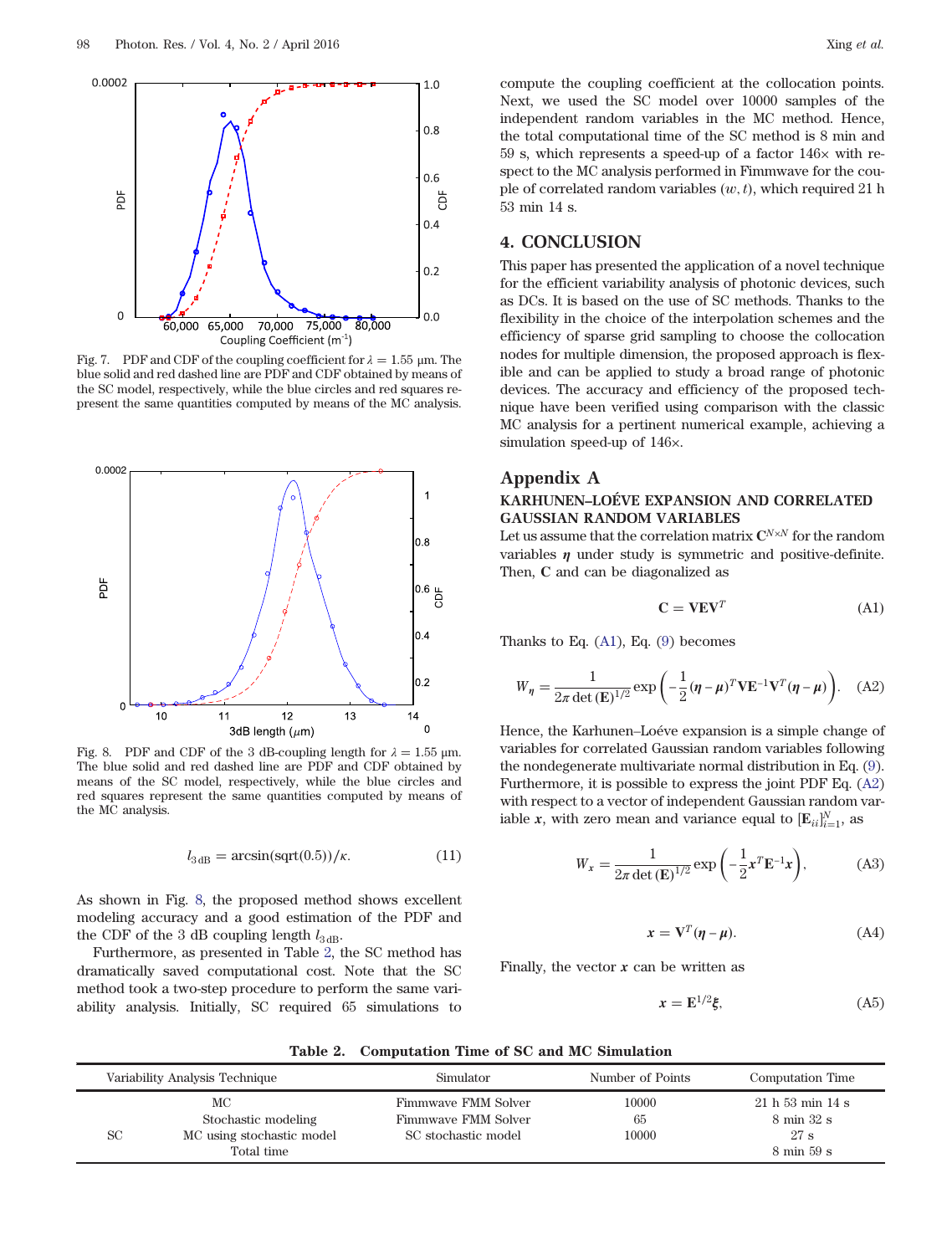<span id="page-6-0"></span>where  $\xi$  is a vector of normalized Gaussian random variables with zero mean and unitary variance. Equation ([10\)](#page-3-0) can be obtained by combining Eqs. ([A4](#page-5-0)) and ([A5](#page-5-0)).

#### SMOLYAK ALGORITHM

Let us express a stochastic process Y depending on one random variable ξ by means of the Lagrange interpolation scheme as [16]

$$
\mathbf{U}(\xi) = \sum_{i=1}^{Q} \mathbf{Y}(\xi_i) L_i(\xi), \tag{A6}
$$

where  $L_i$  is given by Eq. [\(2\)](#page-1-0). The Q nodes can be chosen from a node distribution, which guarantees a good quality of the approximation (i.e., the extrema of the Chebyshev polynomials). Extending Eq. (A6) to the case of multiple random variables can be performed via tensor product, as has been shown in Section [2](#page-0-0), and Eq. (A6) becomes

$$
\mathbf{Y}(\xi; \mathbf{y}) = \mathbf{U}^{k_1} \otimes \cdots \otimes \mathbf{U}^{k_N}
$$
  
= 
$$
\sum_{i_1=1}^{Q_{k_1}} \cdots \sum_{i_N=1}^{Q_{k_N}} \mathbf{Y}(\xi_{i_1}^{k_1}, \dots, \xi_{i_N}^{k_N}) (L_{i_1}^{k_1} \otimes \cdots \otimes L_{i_N}^{k_N}), \quad \text{(A7)}
$$

where  $U^{k_j}$  represents the interpolation scheme in the form Eq. (A6) with respect to the random variable  $\xi_i$ , and N is the number of random parameters considered. The total number of nodes required to compute Eq. (A7) is given by the product of the nodes used for each random parameter, as shown in Eq. [\(4\)](#page-1-0). Clearly, the required number of nodes grows quickly with respect to the number of parameters considered. Indeed, if only two nodes are used for each random variable, the total number of points required for a full-tensor product interpolation is  $Q = 2^N$ .

The Smolyak algorithm allows us to build multidimensional interpolation functions based on a minimal number of nodes by expressing the desired interpolation as a linear combination of tensor products. In particular, the property of the 1D interpolation is conserved for higher dimensions. Indeed, the sparse interpolant  $A_{q,N}$  given by the Smolyak algorithm is

$$
A_{q,N}(\xi) = \sum_{q-N+1 \le |k| \le q} (-1)^{q-|k|} \binom{N-1}{q-k} (\mathbf{U}^{k_1} \otimes \cdots \otimes \mathbf{U}^{k_N}),
$$
\n(A8)

where  $q - N$  is the order of interpolation,  $A_{N-1,N} = 0$  and  $k =$  $(k_1, ..., k_N)$  with  $|k| = k_1 + \cdots + k_N$ . Hence, the interpolation function is built by adding a combination of 1D interpolant of order  $k_i$  with the constraint that the total sum  $|k|$  across all parameters is between  $q - N + 1$  and q. Note that  $k_i$  can be considered as the interpolation level along the j-th direction.

Let us denote  $\Theta$  as the set of points utilized in the 1D function interpolation. According to Eq. (A8), the stochastic process Y must be computed at the nodes of the sparse grid  $H_{a,N}$ given by

$$
\mathbf{H}_{q,N} = \bigcup_{q-N+1 \le |k| \le q} \Theta_1^{k_1} \times \cdots \times \Theta_N^{k_N}.
$$
 (A9)

It is important to note that, by choosing a suitable node distribution, such as Chebyshev or Gauss–Lobatto points, the sets of collocation points  $\Theta^k$  are nested. Hence, the sparse grid of order  $q$  contains all the nodes computed for the sparse grid of order q <sup>−</sup> <sup>1</sup>, and the stochastic process <sup>Y</sup> must be evaluated only on few new collocation points.

#### REFERENCES

- 1. M. Streshinsky, R. Ding, Y. Liu, A. Novack, C. Galland, A.-J. Lim, G. Q. Lo, T. Baehr-Jones, and M. Hochberg, "The road to afford-<br>able, large-scale silicon photonics," Opt. Photon. News  $24(9)$ ,<br>32–39 (2013). able, large-scale silicon photonics," Opt. Photon. News 24(9),
- 2. W. Bogaerts, M. Fiers, and P. Dumon, "Design challenges in sil-icon photonics," IEEE J. Sel. Top. Quantum Electron. <sup>20</sup>, 1–<sup>8</sup> (2014).
- 3. L. Chrostowski, X. Wang, J. Flueckiger, Y. Wu, Y. Wang, and S. T. Fard, "Impact of fabrication non-uniformity on chip-scale silicon photonic integrated circuits," in Optical Fiber Communication Conference (Optical Society of America, 2014), paper Th2A.37.
- 4. S. K. Selvaraja, W. Bogaerts, P. Dumon, D. Van Thourhout, and R. Baets, "Subnanometer linewidth uniformity in silicon nanophotonic waveguide devices using CMOS fabrication tech-R. Baets, "Subnanometer linewidth uniformity in silicon<br>nanophotonic waveguide devices using CMOS fabrication tech-<br>nology," IEEE J. Sel. Top. Quantum Electron. **16**, 316–324 (2010).
- 5. G. S. Fishman, Monte Carlo: Concepts, Algorithms, and Applications (Springer-Verlag, 1996).
- 6. D. Spina, F. Ferranti, G. Antonini, T. Dhaene, and L. Knockaert, "Efficient variability analysis of electromagnetic systems via pol-"Efficient variability analysis of electromagnetic systems via polynomial chaos and model order reduction," IEEE Trans.<br>Compon. Packag. Manuf. Technol. 4, 1038–1051 (2014). 7. P. R. Johnston, "Defibrillation thresholds: a generalised polyno-
- mial chaos study," in Conference in Computing in Cardiology, Cambridge, MA (Sept. 7–10, 2014).
- 8. K.-K. K. Kim and R. D. Braatz, "Generalized polynomial chaos expansion approaches to approximate stochastic receding horizon control with applications to probabilistic collision checking and avoidance," in IEEE International Conference on Control Applications, Dubrovnik, Croatia (Oct. 3–5, 2012).
- 9. D. Cassano, F. Morichetti, and A. Melloni, "Statistical analysis of photonic integrated circuits via polynomial-chaos expansion," in Advanced Photonics (Optical Society of America, 2013), paper JT3A.8.
- 10. T. Weng, Z. Zhang, Z. Su, Y. Marzouk, A. Melloni, and L. Daniel, "Uncertainty quantification of silicon photonic devices with "Uncertainty quantification of silicon photonic devices with<br>correlated and non-Gaussian random parameters," Opt. Express<br>**23**, 4242–4254 (2015).
- 11. M. S. Eldred, "Recent advance in non-intrusive polynomialchaos and stochastic collocation methods for uncertainty analysis and design," in Proceedings of 50th AIAA/ASME/ASCE/ AHS/ASC Structures, Structural Dynamics, and Materials Conference, Palm Springs, California (May, 2009).
- 12. N. Agarwal and N. R. Aluru, "Weighted Smolyak algorithm for solution of stochastic differential equations on non-uniform N. Agarwal and N. R. Aluru, "Weighted Smolyak algorithm for<br>solution of stochastic differential equations on non-uniform<br>probability measures," Int. J. Numer. Meth. Eng. **85**, 1365–1389 (2011).
- 13. N. Agarwal and N. R. Aluru, "Stochastic analysis of electrostatic N. Agarwal and N. R. Aluru, "Stochastic analysis of electrostatic<br>mems subjected to parameter variations," J. Microelectromech.<br>Syst. 18, 1454–1468 (2009).
- 14. D. Xiu, "Fast numerical methods for stochastic computations: a Syst. 18, 1454–1468 (2009).<br>D. Xiu, "Fast numerical methods for stochastic computeriew," Commun. Comput. Phys. 5, 242–272 (2009).
- 15. W. A. Weiser and S. E. Zarantonello, "A note on piecewise linear W. A. Weiser and S. E. Zarantonello, "A note on piecewise linear<br>and multilinear table interpolation in many dimensions," Math.<br>Comput. **50**, 189–196 (1988).
- 16. B. Ganapathysubramanian and N. Zabaras, "Sparse grid collo-B. Ganapathysubramanian and N. Zabaras, "Sparse grid collocation schemes for stochastic natural convection problems,"<br>J. Comput. Phys. 225, 652–685 (2007).
- 17. V. Barthelmann, E. Novak, and K. Ritter, "High dimensional pol-V. Barthelmann, E. Novak, and K. Ritter, "High dimensional polynomial interpolation on sparse grid," Adv. Comput. Math. 12,<br>273–288 (2000).
- 18. E. Novak and K. Ritter, "High dimensional integration of smooth 273–288 (2000).<br>E. Novak and K. Ritter, "High dimensional integration of functions over cubes," Numer. Math. **75**, 79–97 (1996).